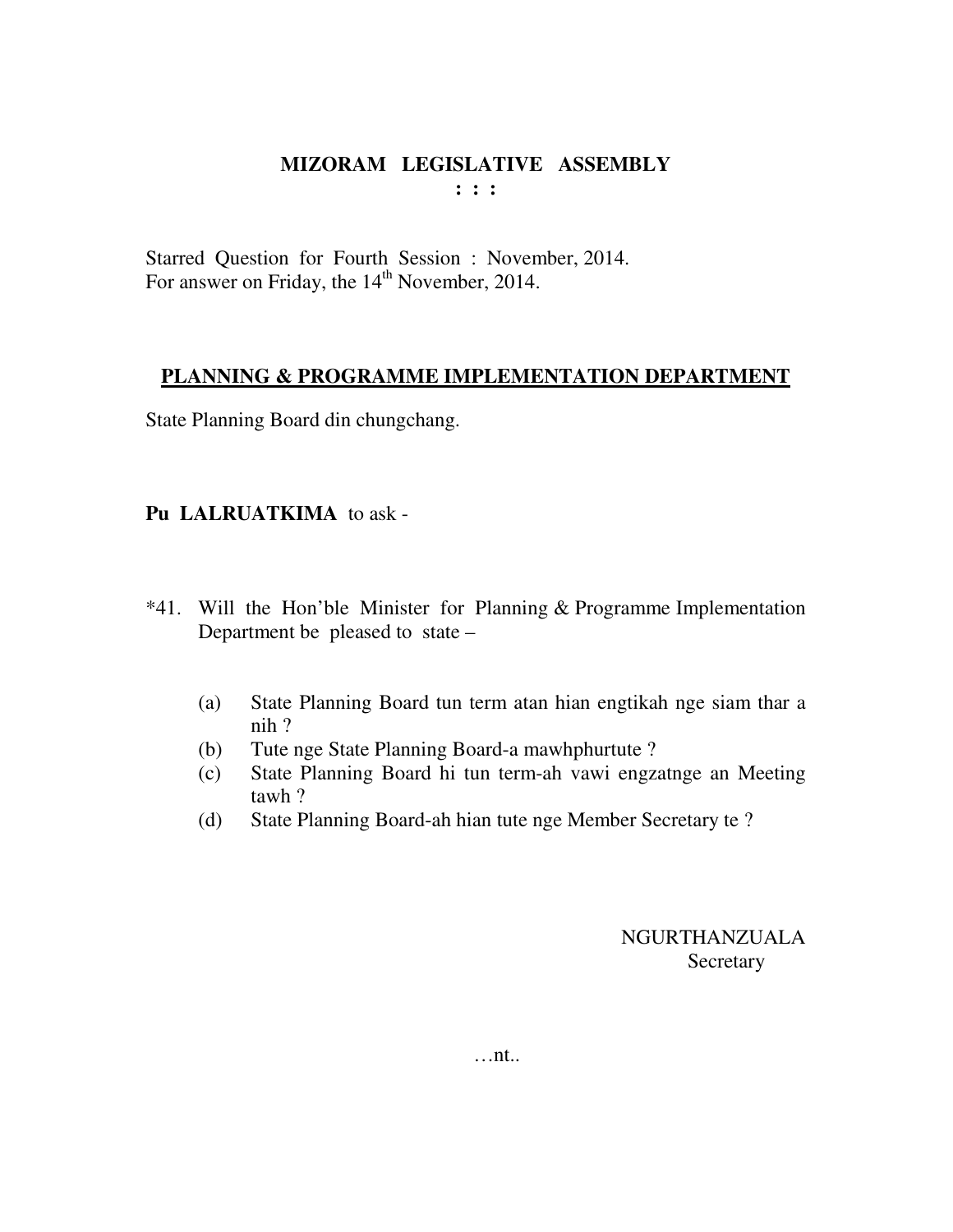**: : :** 

Starred Question for Fourth Session : November, 2014. For answer on Friday, the 14<sup>th</sup> November, 2014.

## **FOOD, CIVIL SUPPLIES & CONSUMER AFFAIRS DEPARTMENT**

Buhfai pek chhuah chungchang.

## **Pu LALRUATKIMA** to ask -

- \*42. Will the Hon'ble Minister for Food, Civil Supplies & Consumer Affairs Department be pleased to state –
	- (a) Kohhran leh Tlawmngai Pawl hrang hrangte Inkhawmpuiah Buhfai pek thin a ni em ?
	- (b) A nih chuan Kum 2012-2013, 2013-2014, 2014-2015 chhungin Kohhran leh Tlawmngai Pawl hrang hrangte Inkhawmpuiah engzat nge Buhfai pek a nih ?

NGURTHANZUALA Secretary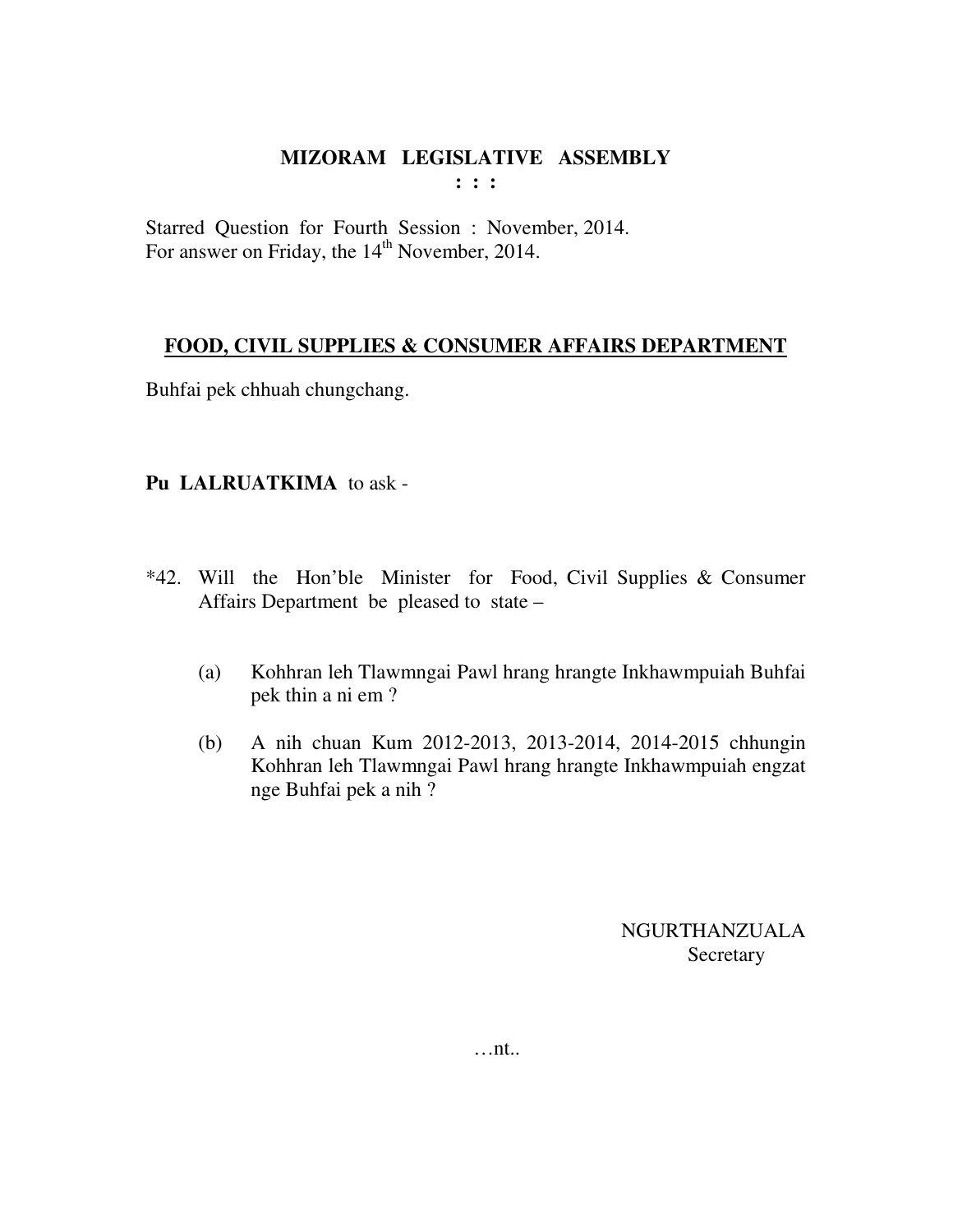Starred Question for Fourth Session : November, 2014. For answer on Friday, the 14<sup>th</sup> November, 2014.

HIGHER & TECHNICAL EDUCATION DEPARTMENT Scholarship chungchang.

## Pu R.L. PIANMAWIA to ask -

- \*43. Will the Hon'ble Minister for Higher & Technical Education Department be pleased to state –
	- Mizoram Scholarship Board hian Research beitute tan a) Scholarship a pe thei em?
	- $b)$ Kum 5 chhungin mi pakhat tan vawi engzatnge dil theih a nih?
	- Scholarchip dil tumte tan Advertisement chhuah a ni em?  $c)$

## **NGURTHANZUALA** Secretary

 $\dots$ ...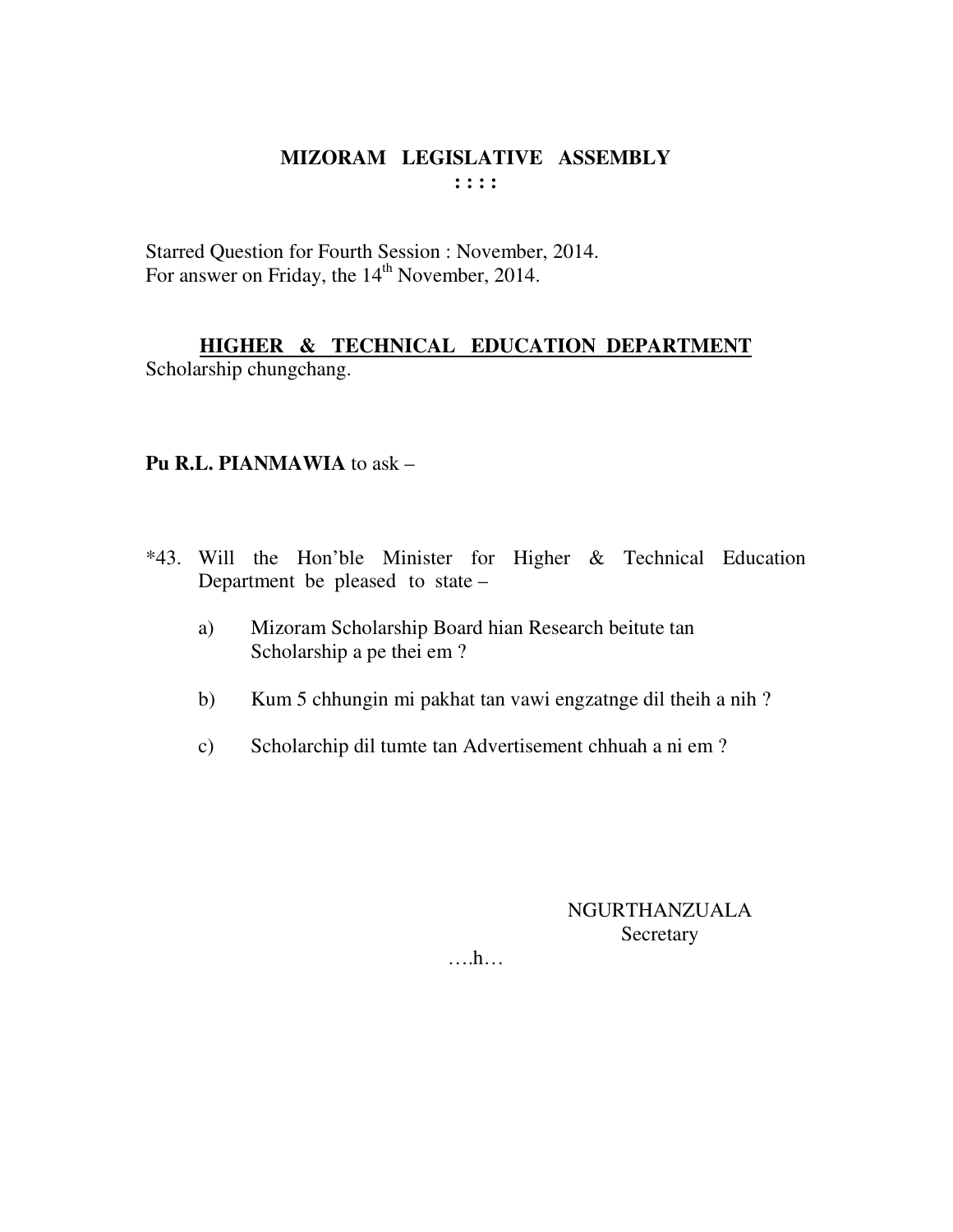Starred Question for Fourth Session : November, 2014 For answer on Friday, the 14<sup>th</sup> November, 2014.

## PUBLIC HEALTH ENGINEERING DEPARTMENT

Greater Water Supply chungchang

## Dr. K. BEICHHUA to ask -

\*44. Will the Hon'ble Minister for Public Health Engineering Department be pleased to state -

Greater Water Supply, Scheme Saiha leh Lawngtlai te hi engtika commission tur nge?

> **NGURTHANZUALA** Secretary

\*\*\* $V$ \*\*\*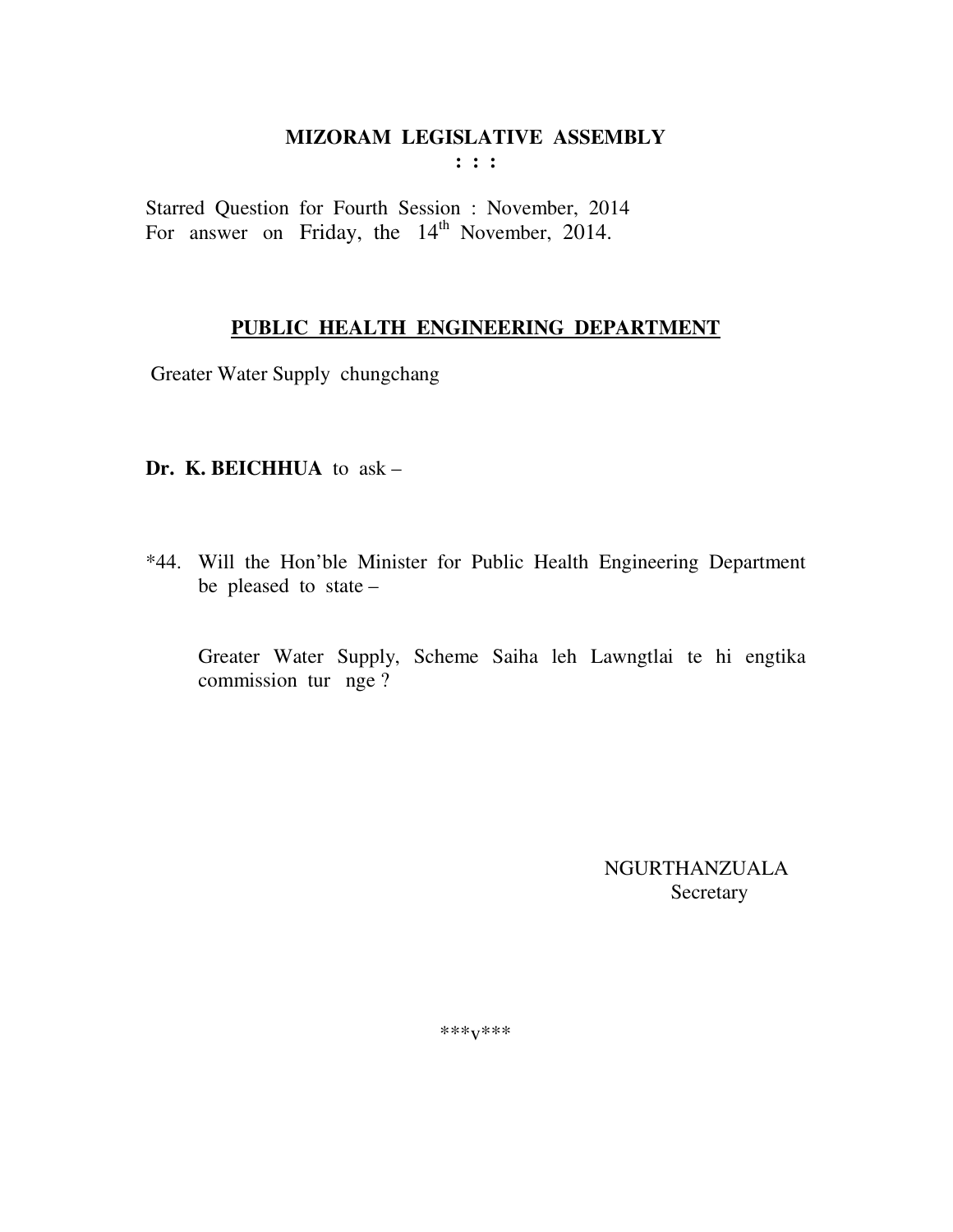#### **MIZORAM LEGISLATIVE ASSEMBLY : : : :**

Starred Question for Fourth Session : November, 2014. For answer on Friday, the 14<sup>th</sup> November, 2014.

## **ENVIRONMENT & FORESTS DEPARTMENT**

Tawi Wildlife Sanctuary siam chungchang.

## **Er. LALRINAWMA** to ask –

\*45. Will the Hon'ble Minister for Environment & Forests Department be pleased to state -

 Tawi Wildlife Sanctuary siam a nih theihna tur atan a chhehvel khua ten ram an pek avanga hamthatna an dawn tur item hrang hrang te kha pek kim a ni tawh em ?

> NGURTHANZUALA Secretary

….h…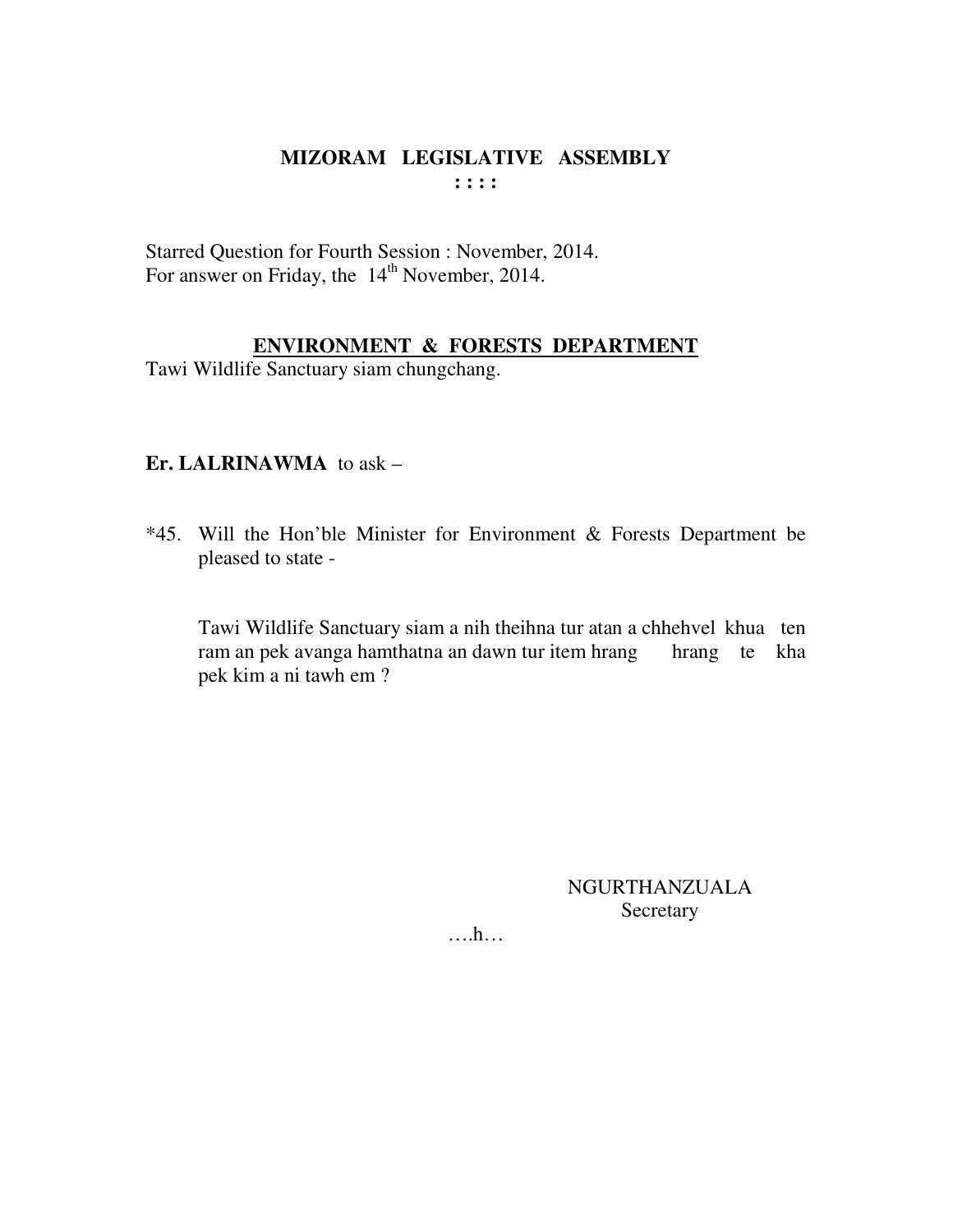## MIZORAM LEGISLATIVE ASSEMBLY  $: : : :$

Starred Question for Fourth Session : November, 2014.<br>For answer on Friday, the 14<sup>th</sup> November, 2014.

#### **TAXATION DEPARTMENT**

VAT chungchang.

## Er. LALRINAWMA to ask -

\*46. Will the Hon'ble Minister for Taxation Department be pleased to state  $-$ 

Mizoram a Construction of Works a VAT rate hi a to hle mai a, hei hi tihhniam theih a ni em?

> **NGURTHANZUALA** Secretary

 $\dots h\dots$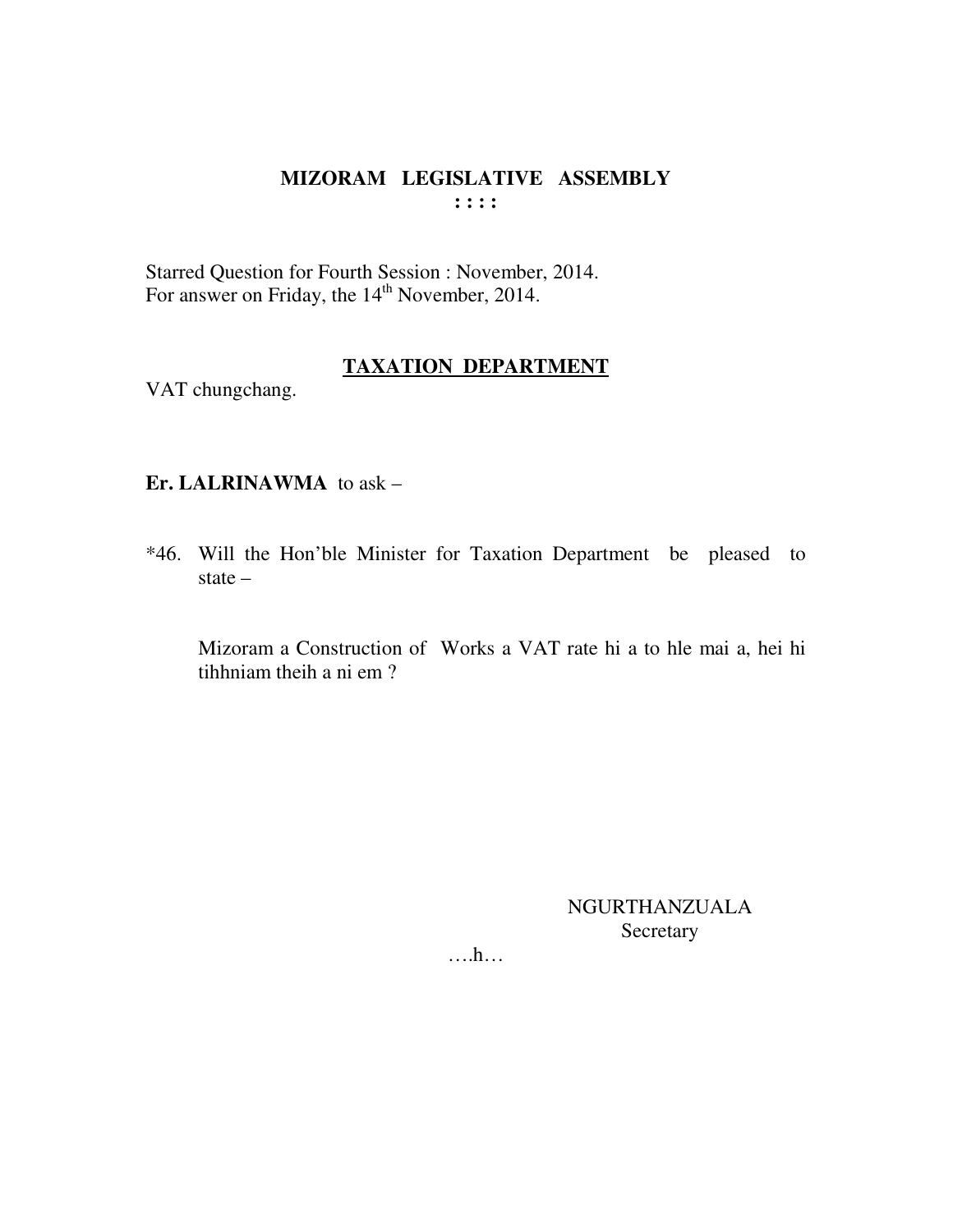**: : : :** 

Starred Question for Fourth Session : November, 2014. For answer on Friday, the 14<sup>th</sup> November, 2014.

## **PUBLIC HEALTH ENGINEERING DEPARTMENT**

Tuizem thawm that chungchang

## **Pu R. L. PIANMAWIA** to ask –

\*47. Will the Hon'ble Minister for Public Health Engineering Department be pleased to state –

 Tuizem awmsa thawm that ka dil Sunhluchhip, Thingsat, Khawpuar leh Chhanchhuahna Khawpui te kha thawm that a ni ta em?

> NGURTHANZUALA **Secretary**

...z…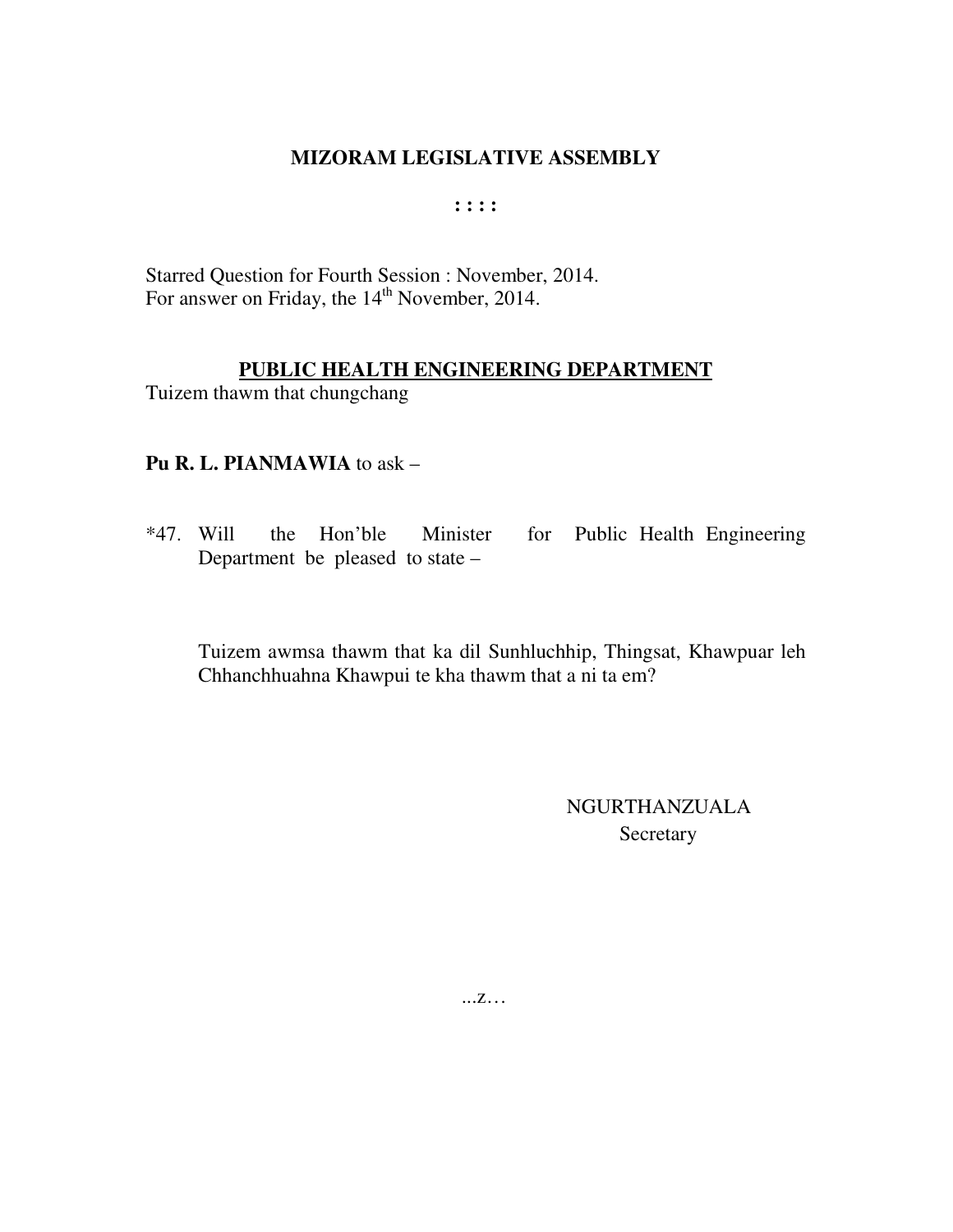Starred Question for Fourth Session : November, 2014. For answer on Friday, the 14<sup>th</sup> November, 2014.

#### **PUBLIC HEALTH ENGINEERING DEPARTMENT**

Sanitation Board din chungchang.

**Dr. K. BEICHHUA** to ask -

\*48. Will the Hon'ble Minister for Public Health Engineering Department be please to state –

 Mizoram District hrang hrangah Sanitation Board din a ni tawh em ? La din loh nita se din tumna a awm em ?

> NGURTHANZUALA Secretary

…nt..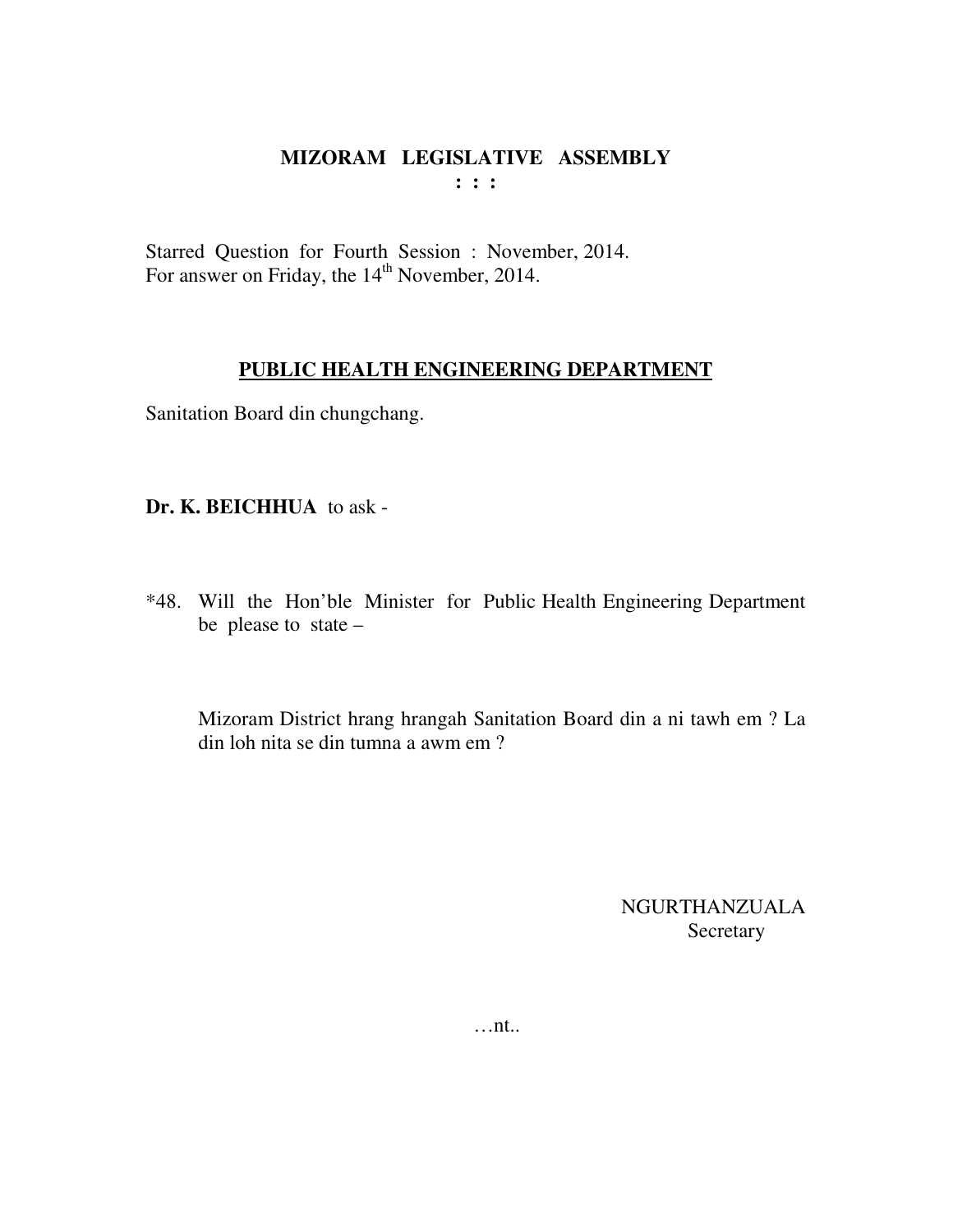## MIZORAM LEGISLATIVE ASSEMBLY  $: : : :$

Starred Question for Fourth Session : November, 2014. For answer on Friday, the 14<sup>th</sup> November, 2014.

## **EXCISE & NARCOTICS DEPARTMENT**

Excise Department a Constable awm zat chungchang.

## Er. LALRINAWMA to ask -

- \*49. Will the Hon'ble Minister for Excise & Narcotics Department be pleased to state –
	- Tun dinhmunah Excise Department-ah hian Constable a) engzatnge awm?
	- $b)$ MLPC Act hman a lo nih dawn tak avang hian lak belh tumna a awm em ?

**NGURTHANZUALA** Secretary

 $\dots h\dots$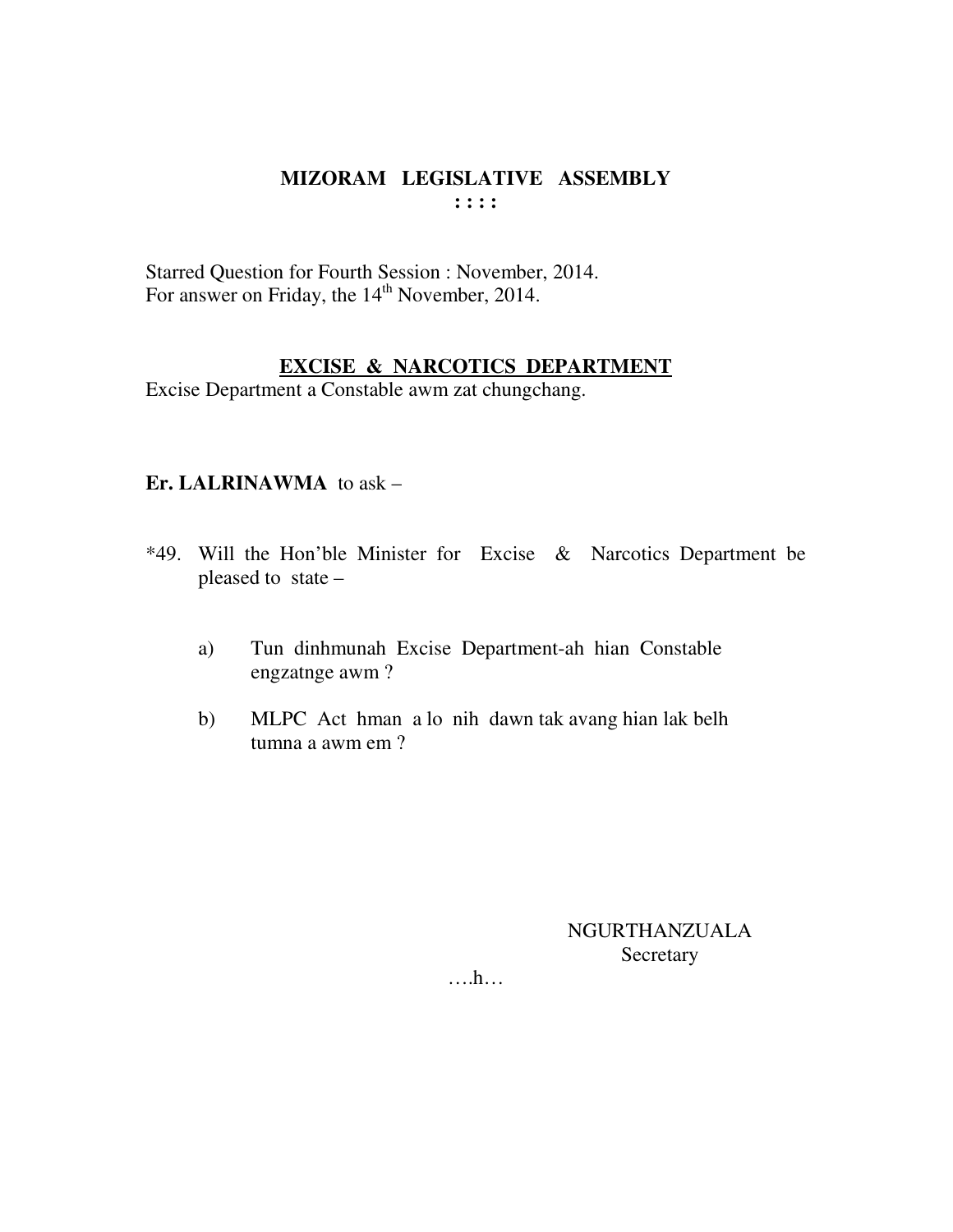**: : :** 

Starred Question for Fourth Session : November, 2014. For answer on Friday, the 14<sup>th</sup> November, 2014.

## **FOOD, CIVIL SUPPLIES & CONSUMER AFFAIRS DEPARTMENT**

Godown sawn chungchang.

## **Pu LALRUATKIMA** to ask -

- \*50. Will the Hon'ble Minister for Food, Civil Supplies & Consumer Affairs Department be please to state –
	- (a) Tun hnaiah khaw thenkhata Godown khawdangah sawn chhuah tum a ni em ?
	- (b) A nih chuan khawi khuate nge ?
	- (c) Engvanga sawn chhuah tum nge a nih ?

NGURTHANZUALA **Secretary** 

…nt..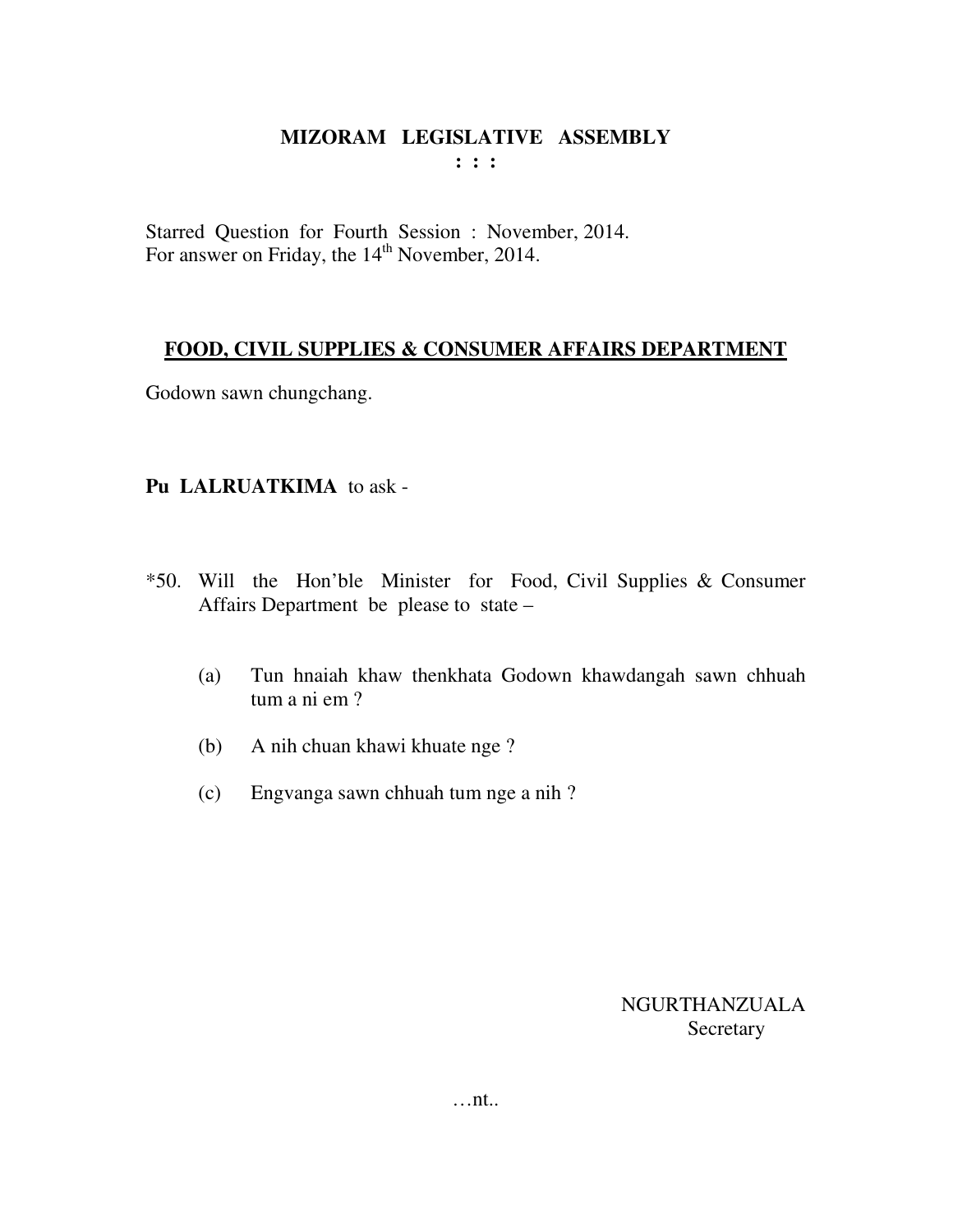#### **MIZORAM LEGISLATIVE ASSEMBLY :: :: ::**

Starred Question for Fourth Session : November, 2014. For answer on Friday, the 14<sup>th</sup> November, 2014.

## **PUBLIC HEALTH ENGINEERING DEPARTMENT**

Muthi khaw tana tuilak chungchang.

## **Er. LALRINAWMA** to ask -

\*51. Will the Hon'ble Minister for Public Health Engineering Department be pleased to state-

Muthi khaw tan hian tun dinhmunah tui lak tumna a awm em ?

NGURTHANZUALA Secretary.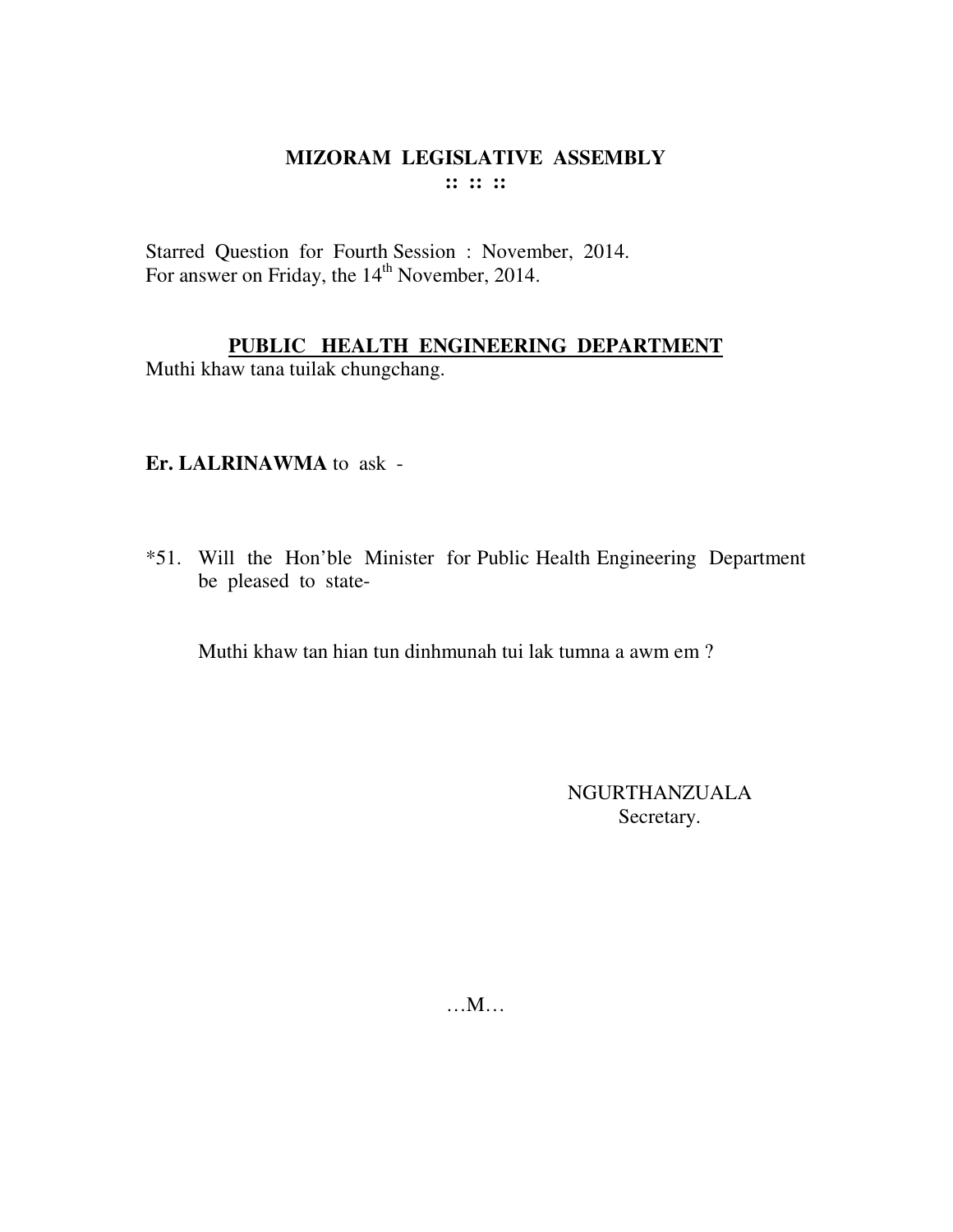#### **MIZORAM LEGISLATIVE ASSEMBLY :: :: ::**

Starred Question for Fourth Session : November, 2014. For answer on Friday, the 14<sup>th</sup> November, 2014.

## **PUBLIC HEALTH ENGINEERING DEPARTMENT**

Thinglian khaw tui lak chungchang.

## **Er. LALRINAWMA** to ask -

\*52. Will the Hon'ble Minister for Public Health Engineering Department be pleased to state-

 Serchhip District huam chhung a Thinglian khaw tui lak hi tun dinhmunah siam tha tura hmalak tumna a awm em ?

> NGURTHANZUALA Secretary.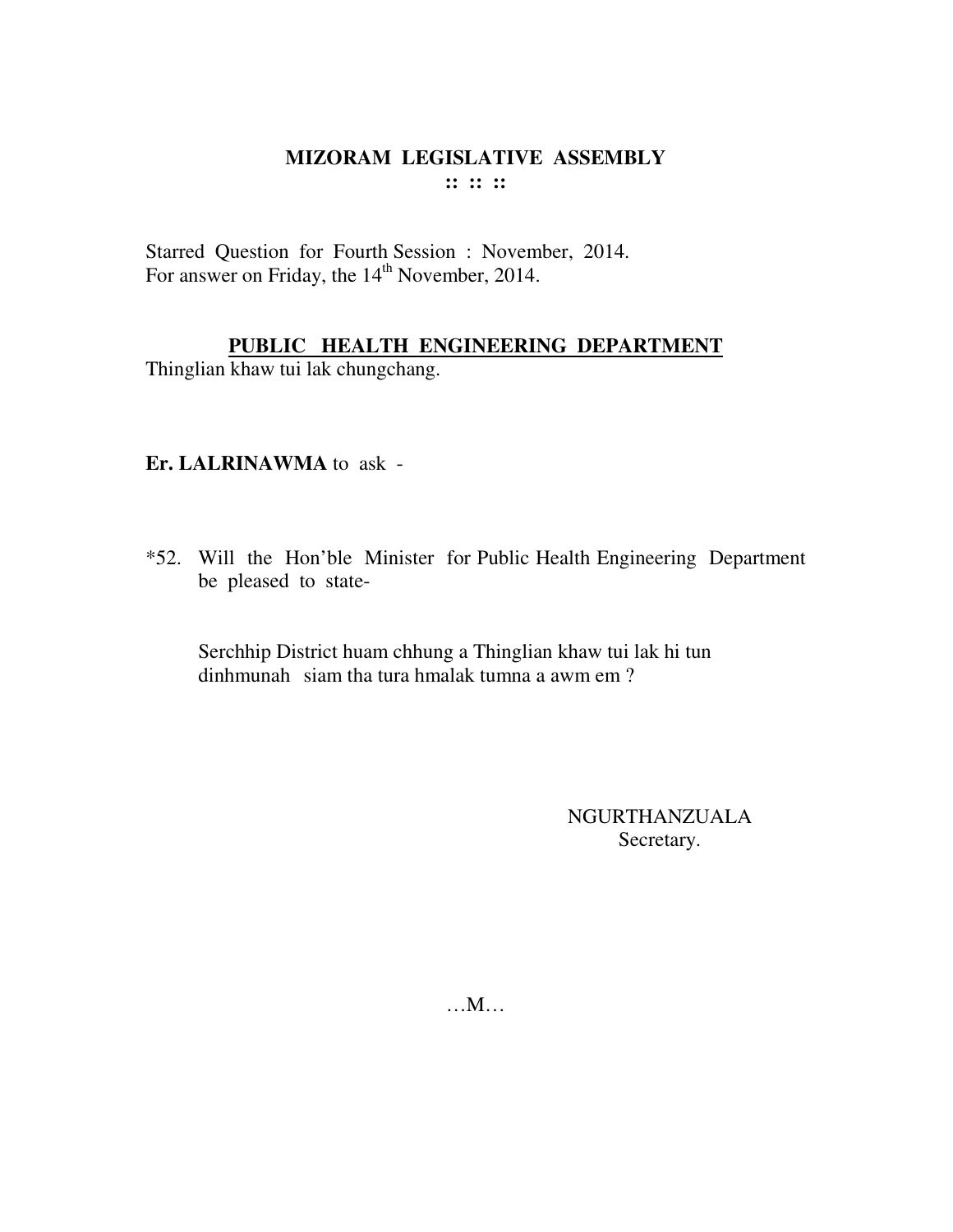**: : :** 

Starred Question for Fourth Session : November, 2014. For answer on Friday, the 14<sup>th</sup> November, 2014.

## **FOOD, CIVIL SUPPLIES & CONSUMER AFFAIRS DEPARTMENT**

Buhfai leizat chungchang.

## **Pu LALRUATKIMA** to ask -

- \*53. Will the Hon'ble Minister for Food, Civil Supplies & Consumer Affairs Department be pleased to state –
	- (a) Kum 2013-2014 leh 2013-2014 chhungin FCI hnen atangin buhfai engzatnge lei a nih ?
	- (b) FCI hnen atang hian APL/BPL/AAY/OMSS(D) Buhfai Kg ah engzatte in nge lei a nih ?
	- (c) Mimal/Open Market atangin Buhfai engzatnge lei a nih ? Kg ah engzatin nge lei a nih ?
	- (d) Mimal/Open Market atanga Buhfai leite hi tute hnen atanga lei nge a nih ?
	- (e) Kum khat chhungin Mizoramin Buhfai engzatnge a mamawh ?

NGURTHANZUALA Secretary

…nt..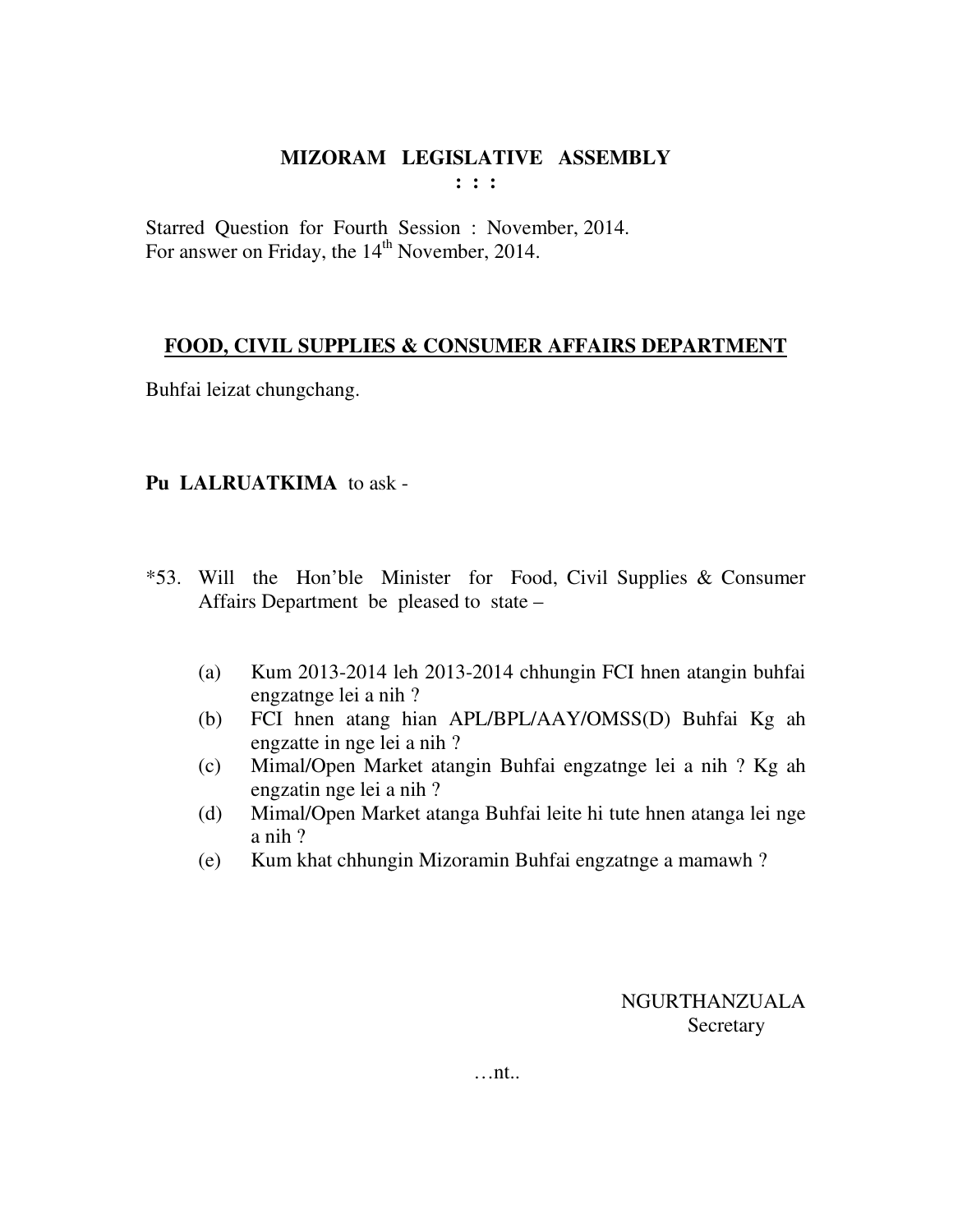Starred Question for Fourth Session : November, 2014. For answer on Friday, the 14<sup>th</sup> November, 2014.

## **FOOD, CIVIL SUPLIES & CONSUMER AFFAIRS DEPARTMENT**

Buhfai lakluh chungchang.

**Dr. K. BEICHHUA** to ask -

\*54. Will the Hon'ble Minister for Food, Civil Supplies & Consumer Affairs Department be pleased to state –

 Mizoram sorkar hian tuna buhfai lakluh a tum hi Sittewa lawng chawlhna atanga Chhimtuipui engine board nena thiar luh dan kawng hi a dap em ?

> NGURTHANZUALA Secretary